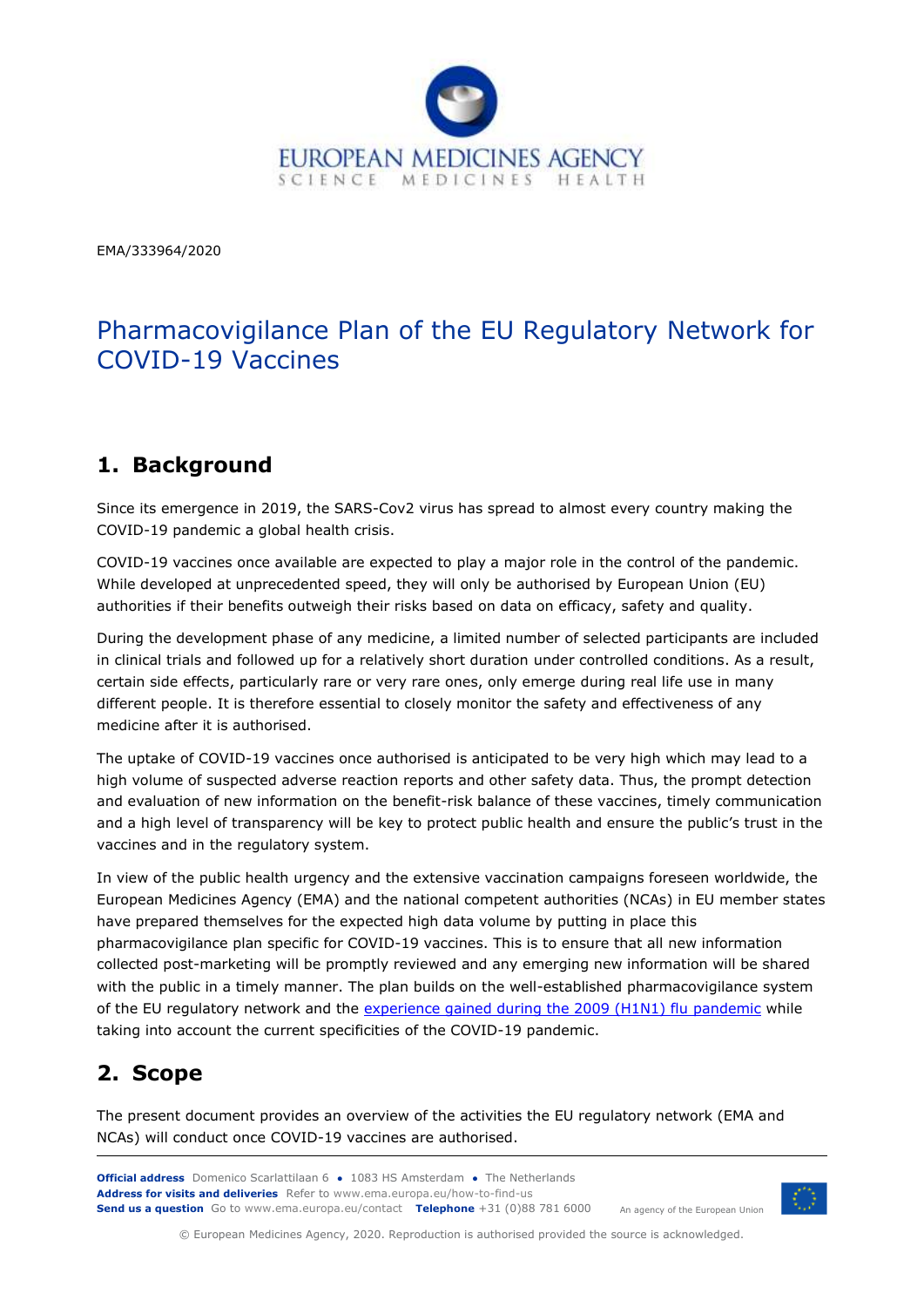The legal provisions on pharmacovigilance<sup>1</sup> and the extensive guidance developed by EMA in collaboration with NCAs set out in the [good pharmacovigilance practices \(GVP\),](https://www.ema.europa.eu/en/human-regulatory/post-authorisation/pharmacovigilance/good-pharmacovigilance-practices) apply to all medicinal products authorised in the EU, including COVID-19 vaccines.

This document focusses on the activities planned specifically for COVID-19 vaccines. The established processes and requirements for pharmacovigilance in general are briefly noted where relevant to provide context.

## **3. Objectives**

The main objectives of this plan include:

- Active collection of data on rare potential risks:
- Rapid detection, prioritisation and assessment of emerging safety information derived from spontaneous reporting systems, observational studies and other data sources;
- Prompt evaluation of the impact of detected safety issues on the benefit-risk balance of the vaccines, taking into account exposure and effectiveness data;
- Active surveillance of vulnerable populations, such as pregnant women and older vaccinees;
- Engagement and collaboration with stakeholders including vaccinees and healthcare professionals, marketing authorisation holders (MAHs) and international partners;
- Prompt and effective communication of new information arising from the above activities.

## **4. Roles and responsibilities**

The respective roles and responsibilities of MAHs, NCAs, the EMA and its scientific committees, including the Pharmacovigilance Risk Assessment Committee (PRAC) and the Committee for Medicinal Products for Human Use (CHMP), in the conduct of pharmacovigilance activities for medicinal products authorised in the EU are defined in the legislation and detailed in the respective [GVP modules.](https://www.ema.europa.eu/en/human-regulatory/post-authorisation/pharmacovigilance/good-pharmacovigilance-practices)

As part of its response to the COVID-19 pandemic, the Agency has established a [COVID-19 EMA](https://www.ema.europa.eu/en/news/ema-establishes-task-force-take-quick-coordinated-regulatory-action-related-covid-19-medicines)  [pandemic Task Force \(COVID-ETF\),](https://www.ema.europa.eu/en/news/ema-establishes-task-force-take-quick-coordinated-regulatory-action-related-covid-19-medicines) whose main purpose is to draw on the expertise of the EU medicines regulatory network and ensure a fast and coordinated response to the COVID-19 pandemic. Amongst other activities, the task force will support the regulatory activities of member states and the European Commission and contribute to the PRAC activities on emerging safety concerns related to COVID-19 vaccines. The COVID-ETF includes experts from the Agency and its scientific committees.

Patients and healthcare professionals are regularly involved in EU pharmacovigilance processes and have representatives in the PRAC. They will also have representatives in the COVID-ETF meetings, to provide input and bring views from their community on specific aspects of EMA's work during the pandemic.

<sup>1</sup> [Directive 2001/83/EC,](http://eur-lex.europa.eu/LexUriServ/LexUriServ.do?uri=CONSLEG:2001L0083:20110721:EN:PDF) [Regulation \(EC\) No 726/2004,](http://eur-lex.europa.eu/LexUriServ/LexUriServ.do?uri=CONSLEG:2004R0726:20120702:EN:PDF) [Commission Implementing Regulation \(EU\) No 520/2012](http://eur-lex.europa.eu/LexUriServ/LexUriServ.do?uri=OJ:L:2012:159:0005:0025:EN:PDF)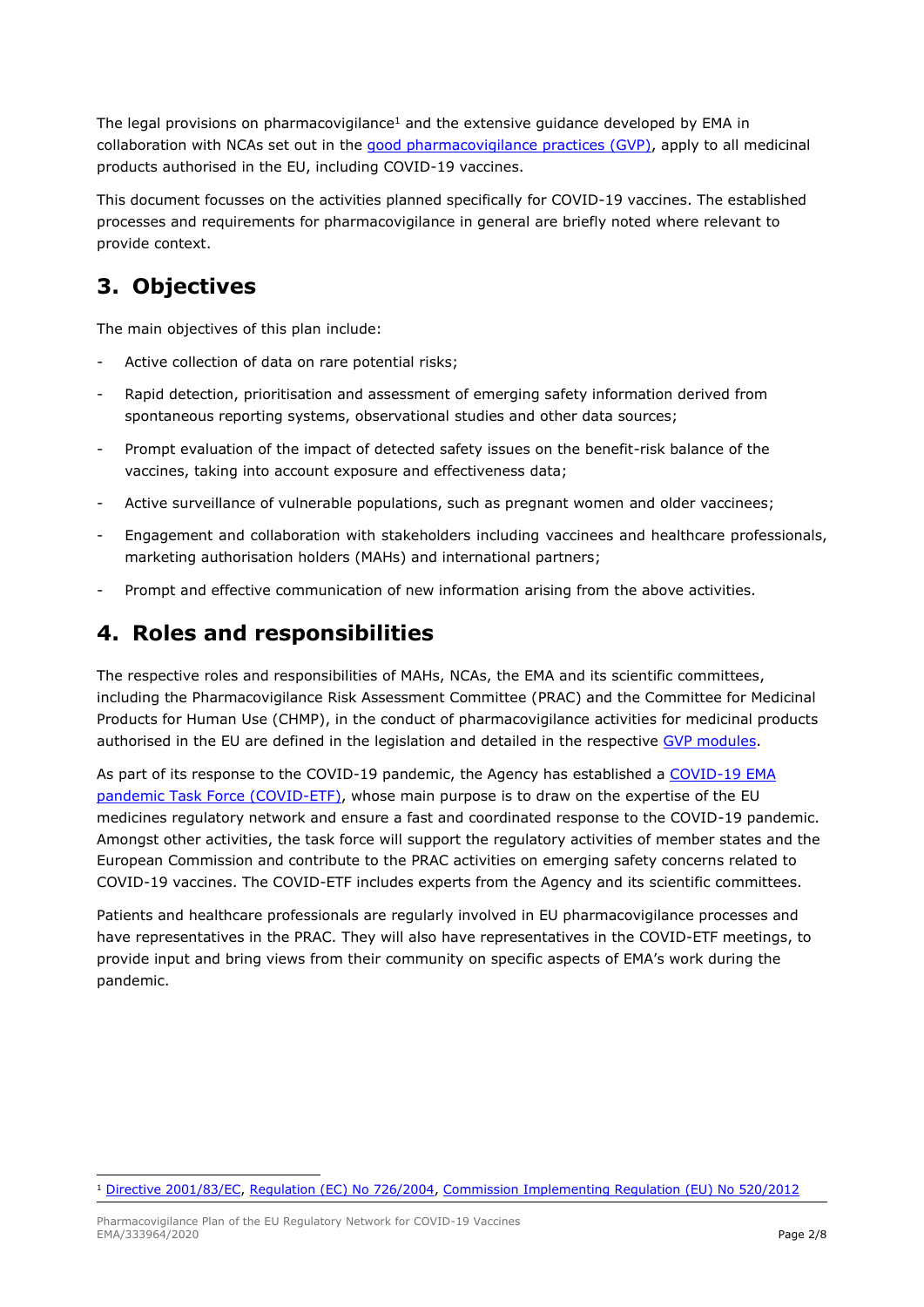## **5. Activities**

#### *5.1. Risk management plan*

The good pharmacovigilance practices include detailed requirements and guidance on the principles of risk management [\(GVP Module V\)](https://www.ema.europa.eu/en/documents/scientific-guideline/guideline-good-pharmacovigilance-practices-module-v-risk-management-systems-rev-2_en.pdf) with a link to the format of the risk management plan (RMP [template\)](https://www.ema.europa.eu/documents/regulatory-procedural-guideline/guidance-format-risk-management-plan-rmp-eu-integrated-format-rev-201_en.doc) as well as pharmacovigilance requirements for vaccines [\(GVP P.I\)](https://www.ema.europa.eu/en/documents/scientific-guideline/guideline-good-pharmacovigilance-practices-gvp-product-population-specific-considerations-i-vaccines_en.pdf).

In addition, [core RMP requirements for COVID-19 vaccines](https://www.ema.europa.eu/en/documents/other/consideration-core-requirements-rmps-covid-19-vaccines_en.pdf) have been developed to facilitate and harmonise the preparation of RMPs by companies and their evaluation by assessors. The 'coreRMP19' addresses the planning of the post-authorisation safety follow-up of COVID-19 vaccines by MAHs, while acknowledging uncertainties in the pandemic setting and recommending ways to prepare for pharmacovigilance activities.

#### *5.2. Periodic safety reports*

Periodic safety update reports (PSURs) are submitted by MAHs for evaluation by regulatory authorities at 6 months intervals in the first years of authorisation of any medicinal product and with a decreasing frequency thereafter (see [GVP Module VII\)](https://www.ema.europa.eu/en/documents/scientific-guideline/guideline-good-pharmacovigilance-practices-gvp-module-vii-periodic-safety-update-report_en.pdf).

For COVID-19 vaccines, MAHs will be expected to submit to the Agency monthly summary safety reports in addition to regular PSURs. These will include, among others, information on reported suspected adverse reactions, including adverse events of special interest (AESIs), and sales data. The minimum elements to be addressed in these reports are listed in the [coreRMP19.](https://www.ema.europa.eu/en/documents/other/consideration-core-requirements-rmps-covid-19-vaccines_en.pdf)

#### *5.3. Collection of exposure data*

A timely availability of aggregated exposure data for each COVID-19 vaccine will be essential for several pharmacovigilance activities including observed-to-expected analyses. Member states will be gathering this data in various manners, for instance by implementing national health data registers to collect information on individual vaccinations. EMA will collect and compile this data from Member States.

An important requirement for the safety monitoring of all biological medicines in the EU (see [GVP P.II:](https://www.ema.europa.eu/en/documents/scientific-guideline/guideline-good-pharmacovigilance-practices-gvp-product-population-specific-considerations-ii_en-0.pdf)  [Biological medicinal products\)](https://www.ema.europa.eu/en/documents/scientific-guideline/guideline-good-pharmacovigilance-practices-gvp-product-population-specific-considerations-ii_en-0.pdf) is the need for product and batch traceability during clinical use. The traceability requirement covers the release by the manufacturer, the entire distribution chain and the actual vaccination. The use of traceability tools such as stickers should be described in the RMP (see [coreRMP19\)](https://www.ema.europa.eu/en/documents/other/consideration-core-requirements-rmps-covid-19-vaccines_en.pdf). Their implementation is to be agreed at national level.

#### *5.4. Observational research*

Post-authorisation safety studies (PASS) are conducted by MAHs voluntarily or upon request from the regulatory authorities (see [GVP Modules V and VIII\)](https://www.ema.europa.eu/en/human-regulatory/post-authorisation/pharmacovigilance/good-pharmacovigilance-practices). For COVID-19 vaccines, the need for observational PASS studies will be carefully considered as routine activities and ongoing or planned clinical trials may not be sufficient to provide adequate data to further characterise identified and potential risks and investigate missing information. Further recommendations are outlined in the [coreRMP19.](https://www.ema.europa.eu/en/documents/other/consideration-core-requirements-rmps-covid-19-vaccines_en.pdf)

EMA has contracts in place with academic and private partners to support the readiness of research networks to perform observational research, including on COVID-19 treatments and vaccines.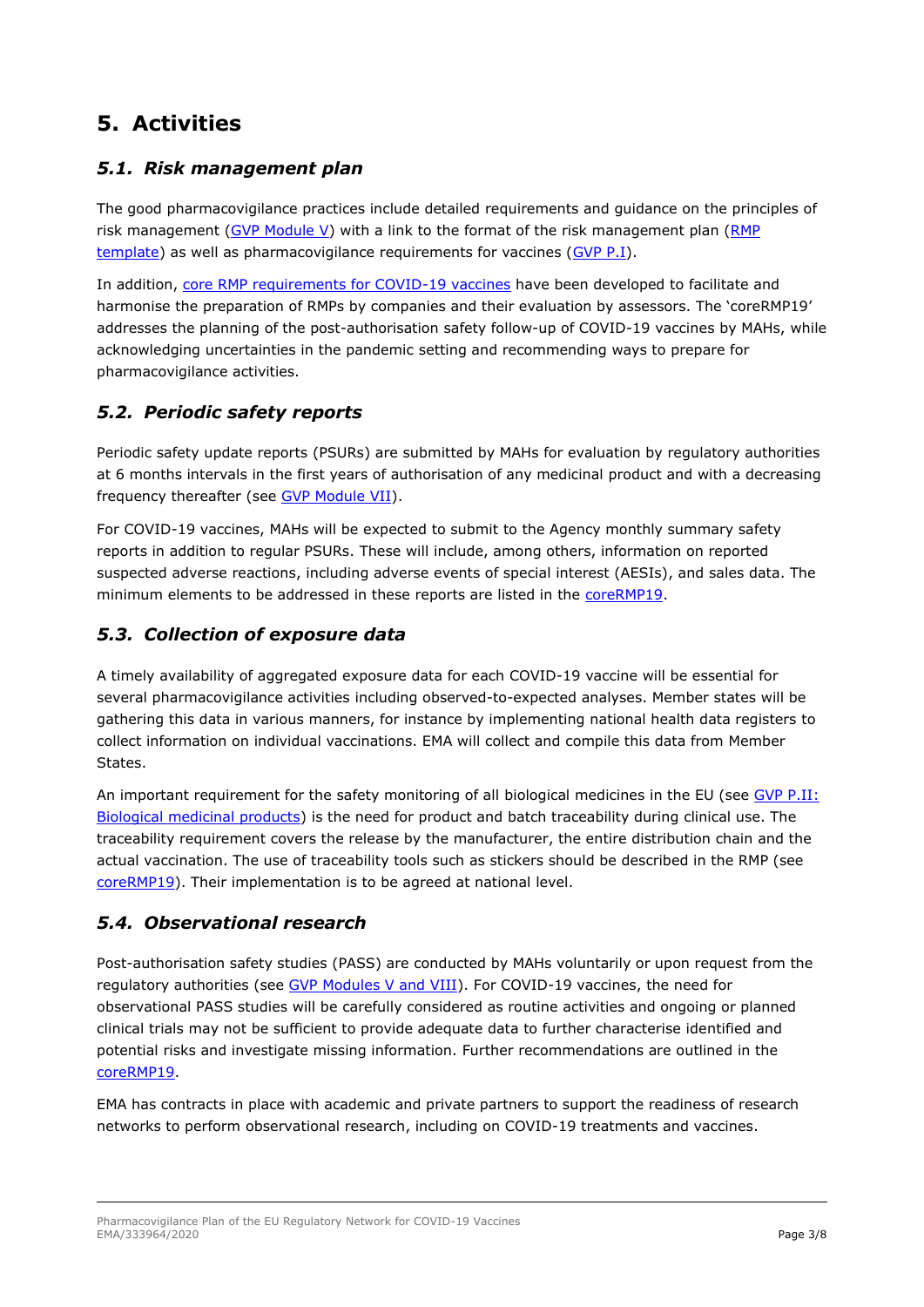The [ACCESS project](https://www.ema.europa.eu/en/news/ema-commissions-independent-research-prepare-real-world-monitoring-covid-19-vaccines) ('vACCine Covid-19 monitoring readinESS') focuses on data sources and epidemiological methods to monitor the safety, effectiveness and coverage of COVID-19 vaccines. The project involves 22 research centres in Europe and its main objectives are to:

- Identify and characterise a Europe-wide network of data sources that could provide a continuous monitoring of the coverage, safety and effectiveness of COVID-19 vaccines and be used to investigate specific research questions on COVID-19 vaccines;
- Provide background rates of AESIs and other relevant conditions;
- Set up a network for the timely monitoring of coverage, safety and effectiveness of COVID-19 vaccines and the investigation of specific research questions including feasibility analyses.

The ACCESS project is supported by an EMA Advisory Group composed of members of the ECDC, PRAC and CHMP. The common protocols for safety studies and the network of data sources developed by ACCESS will be available to MAHs and other stakeholders for joint PASS studies. Vaccine-specific protocols submitted by applicants/MAHs will have to be endorsed PRAC and CHMP.

The CONSIGN ('COVID-[19 infectiOn aNd medicineS In preGNancy'\) project](https://www.mn.uio.no/farmasi/english/research/projects/consign/) will collect data on the impact of COVID-19 in pregnancy in order to guide decision-making about vaccine indications, vaccination policies and treatment options for COVID-19 in pregnant women. The project will be carried out in collaboration with the [ConcePTION consortium,](https://www.imi-conception.eu/) which was established under the EU [Innovative Medicines Initiative](https://www.imi.europa.eu/about-imi) (IMI), the [International COVID-19 and pregnancy registry \(COVI-PREG\)](https://www.thelancet.com/pdfs/journals/lancet/PIIS0140-6736(20)30981-8.pdf)  [project](https://www.thelancet.com/pdfs/journals/lancet/PIIS0140-6736(20)30981-8.pdf) and the [International Network of Obstetric Survey Systems \(INOSS\) network.](https://www.npeu.ox.ac.uk/inoss)

In addition to these initiatives, the European Network of Centres for Pharmacoepidemiology and Pharmacovigilance (ENCePP) may support the development and dissemination of good methodological practices for COVID-19 studies. The [ENCePP Guide on Methodological Standards in](http://www.encepp.eu/standards_and_guidances/methodologicalGuide.shtml)  [Pharmacoepidemiology](http://www.encepp.eu/standards_and_guidances/methodologicalGuide.shtml) highlights relevant aspects for COVID-19 observational studies. Researchers should register their pharmacoepidemiological studies and make study protocols and reports public in the European Union electronic [register of post-authorisation studies \(EU PAS Register\),](http://www.encepp.eu/encepp/studiesDatabase.jsp) to ensure transparency on the various research efforts.

Several NCAs will also conduct pharmacoepidemiological studies on COVID-19 vaccines at national level and will register these in the EU PAS Register.

EMA, ECDC and many national governments are working to secure public funding for vaccine safety monitoring studies. Information on studies that are initiated will be available on the EU PAS Register.

#### *5.5. Spontaneous reporting of suspected adverse reactions*

The regulatory requirements for the collection, data management and submission of individual reports of suspected adverse reactions associated with medicinal products are addressed in [GVP Module VI.](https://www.ema.europa.eu/en/documents/regulatory-procedural-guideline/guideline-good-pharmacovigilance-practices-gvp-module-vi-collection-management-submission-reports_en.pdf) With respect to vaccines, there are also specific recommendations in [GVP P.I.](http://www.ema.europa.eu/docs/en_GB/document_library/Scientific_guideline/2013/12/WC500157839.pdf)

The Agency has also published [detailed guidance on individual case safety reports \(ICSRs\) in the](https://www.ema.europa.eu/en/documents/regulatory-procedural-guideline/detailed-guidance-icsrs-context-covid-19-validity-coding-icsrs_en.pdf)  [context of COVID-19,](https://www.ema.europa.eu/en/documents/regulatory-procedural-guideline/detailed-guidance-icsrs-context-covid-19-validity-coding-icsrs_en.pdf) which takes into account the [guidance regarding COVID-19 related terms](https://www.meddra.org/COVID-19-terms-and-MedDRA) published by the Maintenance and Support Services Organization of the Medical Dictionary for Regulatory Activities (MedDRA MSSO) and the implementation of the updated MedDRA 23.0 containing additional COVID-19 related terms.

Upon authorisation, COVID-19 vaccines will be subject to [additional monitoring,](https://www.ema.europa.eu/en/human-regulatory/post-authorisation/pharmacovigilance/medicines-under-additional-monitoring) which aims at enhancing the reporting of suspected adverse reactions.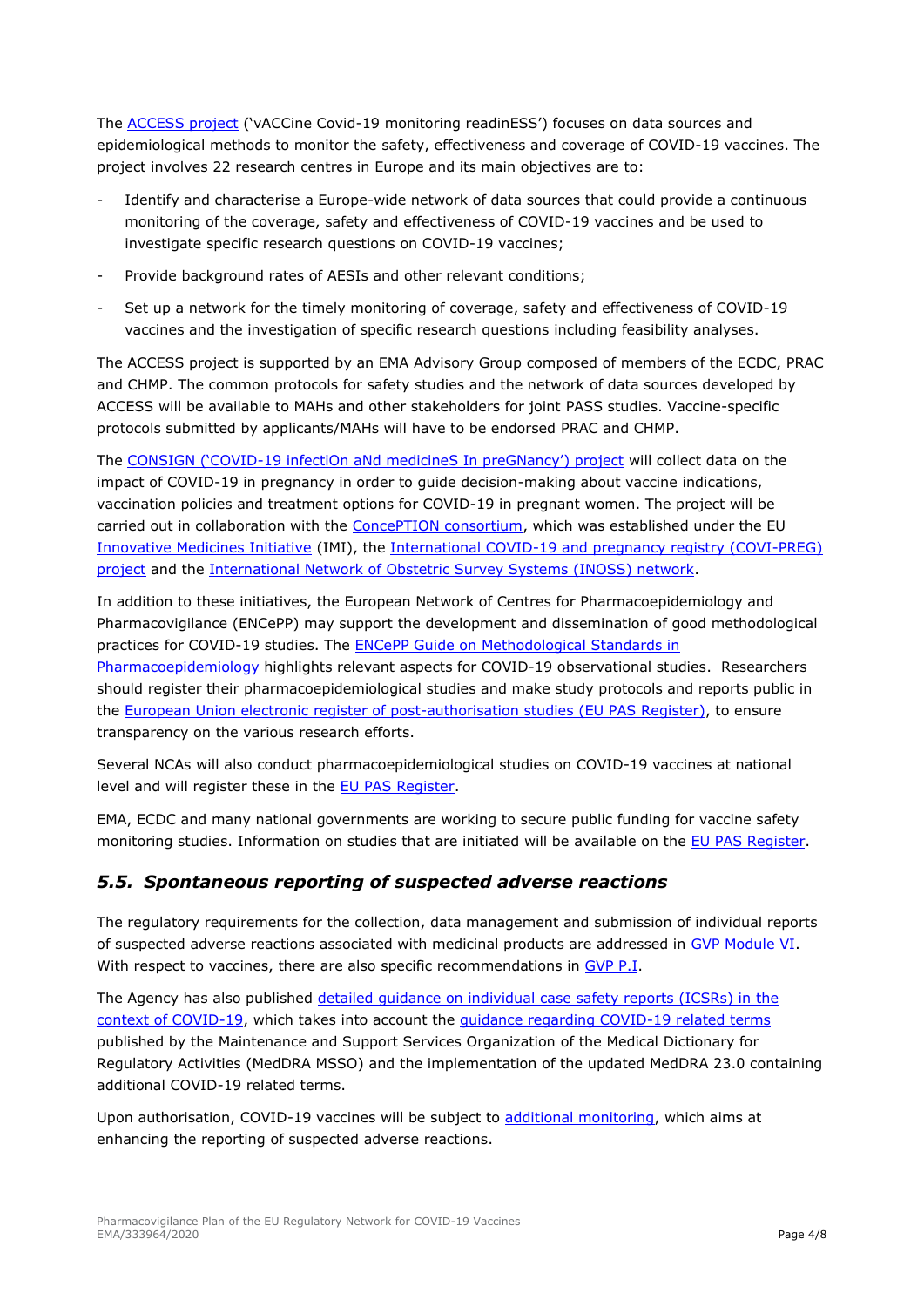The quality and completeness of the information in ICSRs are important for any meaningful causality assessment and will be crucial in this context of mass vaccination. Beyond the minimum criteria required for ICSR validation (see [GVP VI.B.2\)](https://www.ema.europa.eu/en/documents/regulatory-procedural-guideline/guideline-good-pharmacovigilance-practices-gvp-module-vi-collection-management-submission-reports_en.pdf), reports should ideally contain precise information on demographics, vaccine brand, batch number, vaccination and reaction dates, outcome, concomitant drugs etc.

EMA and NCAs will encourage timely submission of ICSRs.

The submission of ICSRs with AESIs, or fatal or life-threatening reactions in a shorter timeframe than 15 days should be considered when feasible.

#### *5.6. Signal management*

The roles and responsibilities, processes and requirements for signal management in the EU are described in [GVP Module IX.](http://www.ema.europa.eu/docs/en_GB/document_library/Scientific_guideline/2017/10/WC500236408.pdf) The module also includes provisions for emerging safety issues (ESIs) i.e. those safety issues considered by MAHs to require urgent attention by the competent authorities. Methodological aspects of signal detection from spontaneous reports are discussed in the module's [addendum.](https://www.ema.europa.eu/en/documents/scientific-guideline/guideline-good-pharmacovigilance-practices-gvp-module-ix-addendum-i-methodological-aspects-signal_en.pdf) The Agency has also published scientific guidance on screening for adverse reactions in [EudraVigilance.](https://www.ema.europa.eu/en/documents/other/screening-adverse-reactions-eudravigilance_en.pdf)

[GVP P.I](http://www.ema.europa.eu/docs/en_GB/document_library/Scientific_guideline/2013/12/WC500157839.pdf) outlines specific considerations for signal detection in mass vaccination campaigns, with a discussion on the caveats of traditional disproportionality methods and on observed-to-expected analyses. It is anticipated that a high volume of ICSRs related to COVID-19 vaccines will be sent to spontaneous reporting systems, including EudraVigilance, with a relatively short lag after the vaccination campaigns start. Routine signal detection methods may be insufficient to screen such a volume of data efficiently and effectively. EMA and NCAs, within PRAC's signal management review technical working group (SMART WG), are testing several methodologies to address these challenges.

In line with the prioritisation principles outlined in  $GVP$  Module IX, timelines should be expedited as much as possible throughout the management of potential signals for COVID-19 vaccines, although this should not be at the expense of a thorough evaluation. For instance, the 30-day timeframe for the confirmation of a validated signal may need to be shortened to allow for discussion of the signal at the forthcoming PRAC meeting. Similarly, shorter than usual timetables for assessment by PRAC (e.g. 30 days) may be warranted for some signals. The COVID-ETF will support the PRAC by providing rapid advice on new safety issues related to COVID-19 vaccines.

#### *5.7. Exchange of information*

Within the EU regulatory network, the European Pharmacovigilance Issues Tracking Tool (EPITT) is the established tool to communicate on signals that may warrant evaluation by PRAC (see [GVP Module IX\)](http://www.ema.europa.eu/docs/en_GB/document_library/Scientific_guideline/2017/10/WC500236408.pdf) and to support rapid exchange of information on other safety concerns through the Rapid Alert (RA) and Non-Urgent Information (NUI) System (see [EU regulatory network incident management plan\)](https://www.ema.europa.eu/en/documents/other/european-union-regulatory-network-incident-management-plan-medicines-human-use_en.pdf). In the context of the pandemic, RAs and NUIs will be the preferred channels to timely exchange of further information on batch related issues, national communications, or any concern that may not warrant a regulatory action but could have an impact on the vaccination programmes due to public perception.

The Agency will engage with EU networks of patients, consumers and healthcare professionals, for example through EMA's [Patients' and Consumers' Working Party \(PCWP\)](https://www.ema.europa.eu/en/committees/working-parties-other-groups/chmp/patients-consumers-working-party) and the [Healthcare](https://www.ema.europa.eu/en/committees/working-parties-other-groups/chmp/healthcare-professionals-working-party)  [Professionals' Working Party \(HCPWP\),](https://www.ema.europa.eu/en/committees/working-parties-other-groups/chmp/healthcare-professionals-working-party) and will disseminate any relevant information on COVID-19 vaccines to their organisations. NCAs may also interact at national level with patients' and healthcare professionals' organisations.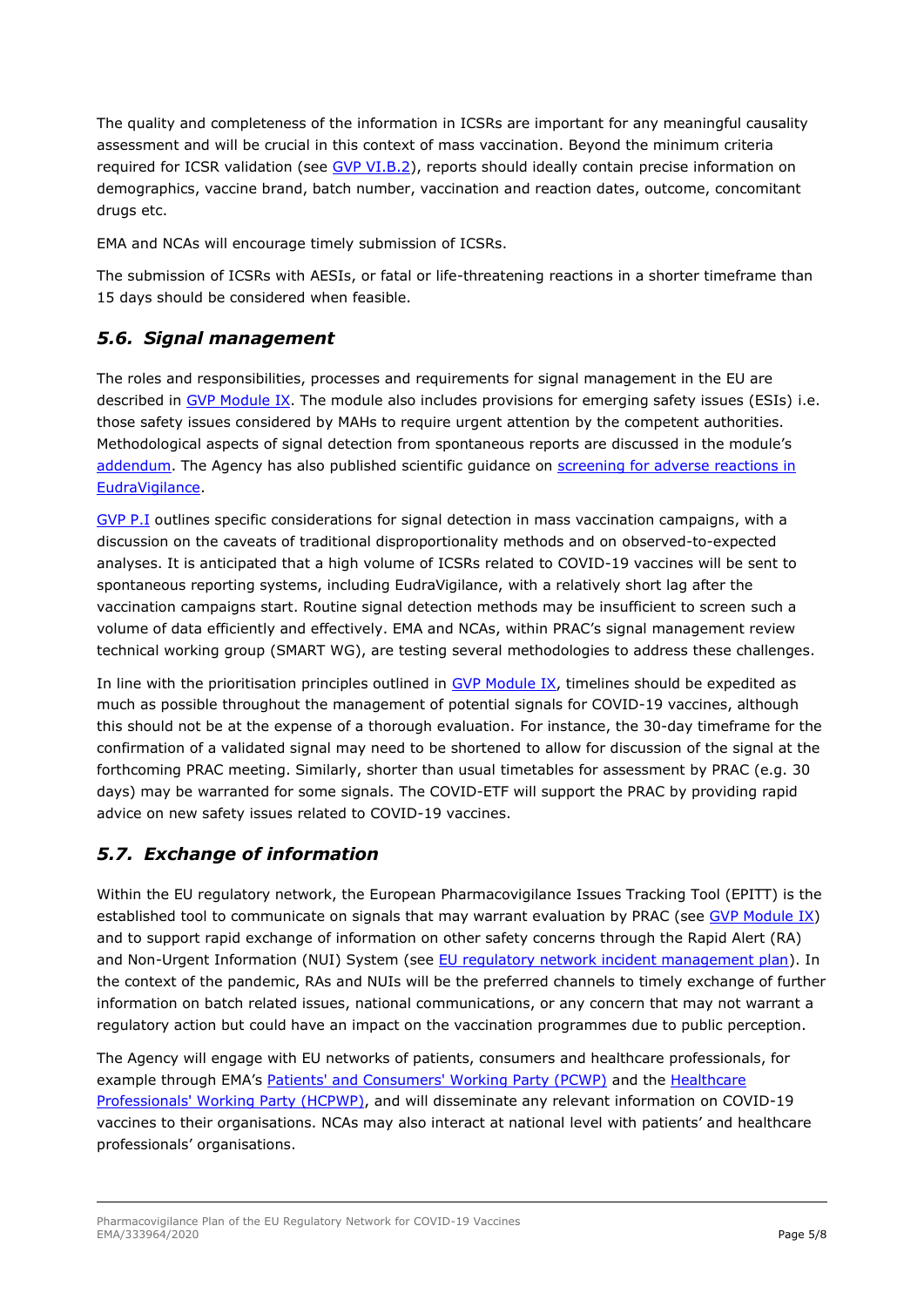The Agency has regular interactions with regulators in countries outside the EU, e.g. US FDA and Health Canada, and international public health organisations, such as WHO. Discussions on specific safety topics will take place as necessary and in compliance with the confidentiality agreements in place. In addition, the [International Coalition of Medicines Regulatory Agencies \(ICMRA\)](https://www.ema.europa.eu/en/partners-networks/international-activities/multilateral-organisations-initiatives/international-coalition-medicines-regulatory-authorities-icmra) provides a framework for exchanging information on COVID-19 related initiatives and best practices across worldwide stakeholders. Its vaccines and surveillance working group has developed a COVID-19 pharmacovigilance network to share knowledge, experience and communication on pharmacovigilance planning activities, as well as emerging data on the safety and effectiveness of vaccines, once deployed.

Exchanges between MAHs, Rapporteurs at EMA committee level and EMA will take place whenever warranted to discuss any emerging information on the benefit-risk balance of the vaccines.

#### *5.8. Communication and transparency*

A detailed overview of established EMA transparency practices in relation to medicinal products is provided in the [Guide to information on human medicines evaluated by EMA.](https://www.ema.europa.eu/en/documents/other/guide-information-human-medicines-evaluated-european-medicines-agency-what-agency-publishes-when_en.pdf) The Agency also publishes descriptive information on suspected adverse reactions [reported to EudraVigilance](http://www.adrreports.eu/en/index.html) for all medicines authorised in the European Economic Area (EEA). The Agency operates the Early Notification System and circulates to NCAs and international partners safety communications agreed at EMA Committees under embargo ahead of publication. Lines-to-take are also developed to address anticipated media queries.

In addition to these, the Agency has put in place Exceptional [transparency measures](https://www.ema.europa.eu/en/human-regulatory/overview/public-health-threats/coronavirus-disease-covid-19/treatments-vaccines-covid-19#exceptional-transparency-measures-section) in relation to COVID-19 vaccines and treatments approved or under evaluation. These include the publication of the full RMPs for these products.

The scope of the meeting [Highlights from the PRAC,](https://www.ema.europa.eu/en/committees/prac/prac-agendas-minutes-highlights) has also been extended to include information on other safety procedures involving COVID-19 treatments and vaccines, including signals, PSURs, PASS and RMPs.

The Agency will publish regular pharmacovigilance updates on the approved COVID-19 vaccines, with the latest information. The format and contents will be developed in collaboration with NCAs through PRAC.

Patients', consumers' and healthcare professionals' organisations will be consulted during the preparation of some of these communication materials and pre-user testing will be considered.

NCAs may have webpages or websites dedicated to the pandemic, with information on suspected adverse reactions reported for COVID-19 vaccines in their territories.

#### *5.9. Capacity building*

In order to continuously achieve a high quality and fit-for-purpose safety monitoring and risk management of the COVID-19 vaccines, NCAs and supporting EMA staff should have the necessary expertise at their disposal. To support and reinforce the knowledge of assessors and staff who will be involved in these activities, the Agency, in collaboration with NCAs, have set up a dedicated training programme. The training builds on the scientific and regulatory experience gained by EMA and NCA experts through procedures for COVID-19 related products where a pharmacovigilance assessment was performed. The training recordings and presentations will be made available on the EU Network [Training Centre \(EU NTC\) Learning Management System platform.](https://europeanm.plateau.com/learning/user/nativelogin.do)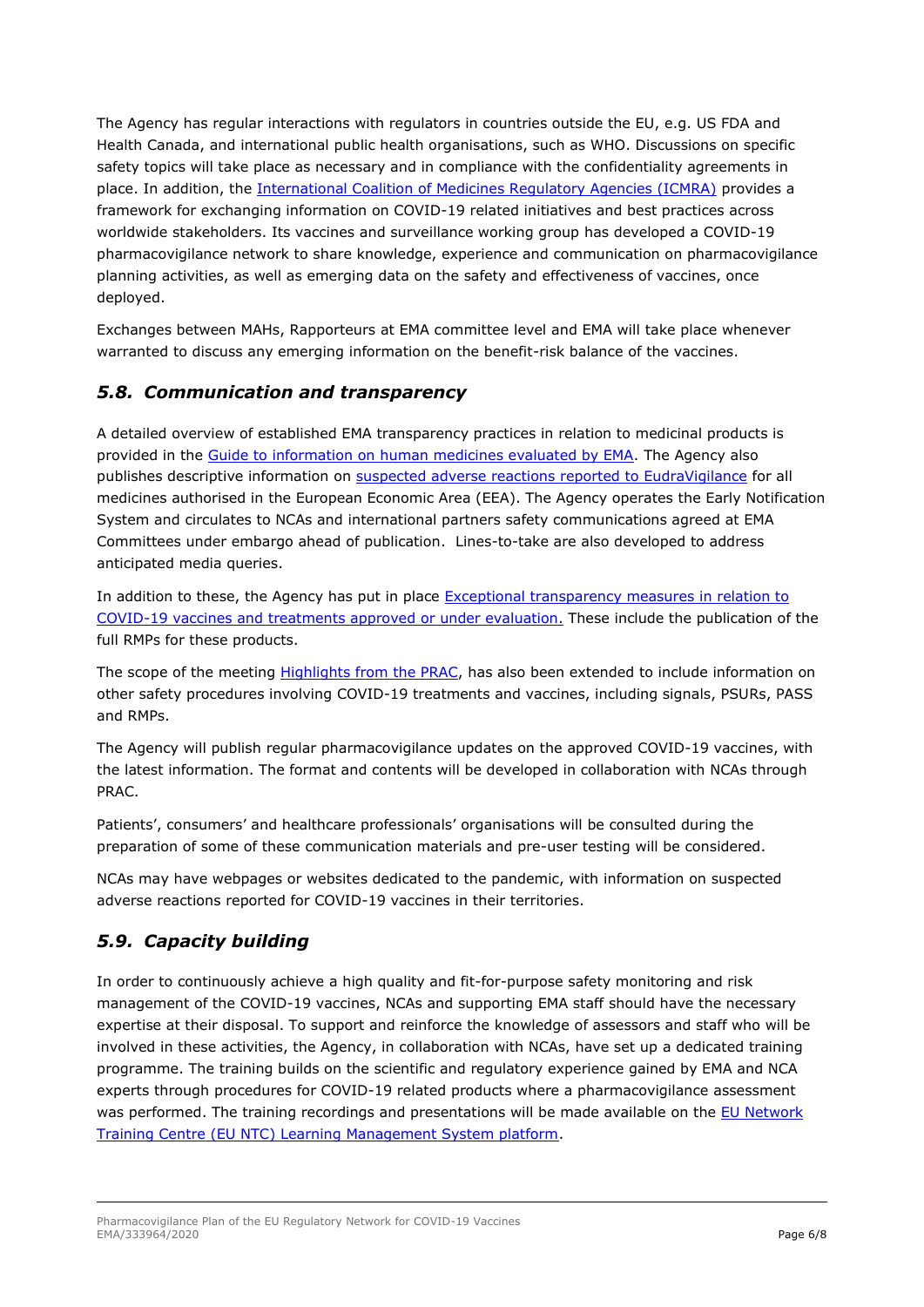### **List of abbreviations**

| JL VI UMMIN                                                                        |
|------------------------------------------------------------------------------------|
| ACCESS: vACCine Covid-19 monitoring readinESS                                      |
| AESI: adverse event of special interest                                            |
| CHMP: Committee for Medicinal Products for Human Use                               |
| CONSIGN: COVID-19 infectiOn aNd medicineS In preGNancy                             |
| COVID-19: Coronavirus disease 2019                                                 |
| COVID-ETF: COVID-19 EMA pandemic Task Force                                        |
| COVI-PREG: International COVID-19 and pregnancy registry                           |
| ECDC: European Centre for Disease Prevention and Control                           |
| EEA: European Economic Area                                                        |
| EMA: European Medicines Agency                                                     |
| ENCePP: European Network of Centres for Pharmacoepidemiology and Pharmacovigilance |
| EPITT: European Pharmacovigilance Issues Tracking Tool                             |
| ESI: emerging safety issue                                                         |
| EU: European Union                                                                 |
| EU NTC: EU Network Training Centre                                                 |
| EU PAS Register: European Union electronic register of post-authorisation studies  |
| FDA: Food and Drug Administration                                                  |
| GVP: Good pharmacovigilance practices                                              |
| HCPWP: Healthcare Professionals' Working Party                                     |
| HRA: health regulatory authority                                                   |
| ICMRA: International Coalition of Medicines Regulatory Authorities                 |
| ICSR: individual case safety report                                                |
| <b>IMI: Innovative Medicines Initiative</b>                                        |
| INOSS: International Network of Obstetric Survey Systems                           |
| MAH: marketing authorisation holder                                                |
| MedDRA: Medical Dictionary for Regulatory Activities                               |
| MSSO: Maintenance and Support Services Organization                                |
| <b>MS: Member State</b>                                                            |
| NCA: national competent authority                                                  |
| NUI: non-urgent information                                                        |
| PASS: post-authorisation safety study                                              |
|                                                                                    |

PCWP: Patients' and Consumers' Working Parties